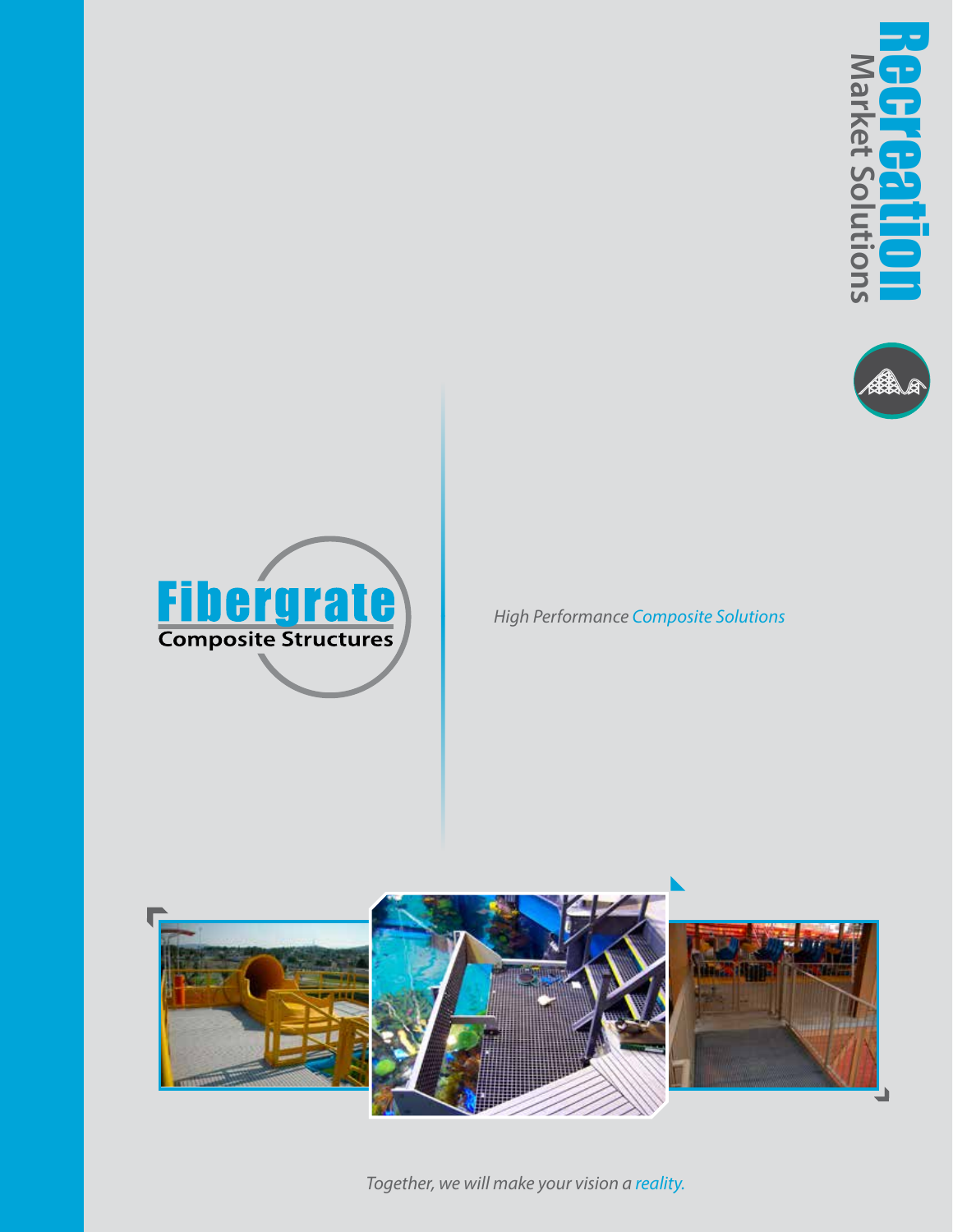# Fibergrate in the Recreation Industry

### Introduction

Fibergrate Composite Structures Inc. is a global manufacturer of fiberglass reinforced plastic (FRP) products for industrial, commercial and recreational use. Fibergrate sets the standard for high performance composite products with such proven brands as Fibergrate® molded grating, Safe-T-Span® pultruded grating, Dynarail® railing and ladder systems, and Dynaform® structural shapes. Fibergrate offers turnkey design, engineering, manufacturing, fabrication and installation services.

Within the recreation industry; corrosion resistance, safety, aesthetics and maintenance requirements are critical considerations. For five decades, Fibergrate has met the challenging conditions found in the recreation industry with its wide selection of FRP products. Key product features such as corrosion resistance, slip resistance, non conductivity and low maintenance make these products ideal for use in all types of recreational facilities.

Fibergrate's FRP products offer superior resistance to corrosive saltwater, chlorine, cleaning fluids and other chemical compounds. FRP is also designed to stand up to the harsh effects of outdoor use including extreme and varying temperatures. The result is minimal maintenance requirements, a long service life and a lower life cycle cost than traditional products. Today, Fibergrate products can be found in zoos, nature habitats, aquariums, marinas, aquatic parks, golf courses, storage facilities, gyms, swimming pools and theme parks.

### Applications



- Boat Docks, Walkways
- $\circ$  Stairways, Decking, Bridges, Catwalks
- Access Platforms, Ramps
- **O** Locker Rooms
- **Storage Areas**
- **O** Fountains
- **●** Wave Pool Wave Breaks and Drainage
- **O** Playground Structures, Railing, Ladders
- G Golf Course Bridges and Cart Path Areas





- Aquatic Facility Drainage Areas/ Walkways
- Swimming Pool Drains and Mechanical Rooms
- Zoo/Animal Park Screening, Access Platforms
- Aquarium Screening, Access Platforms, **Barriers**
- Air Intake and Personnel Protection Screens
- Nature Trail Bridges, Ramps and **Outlooks**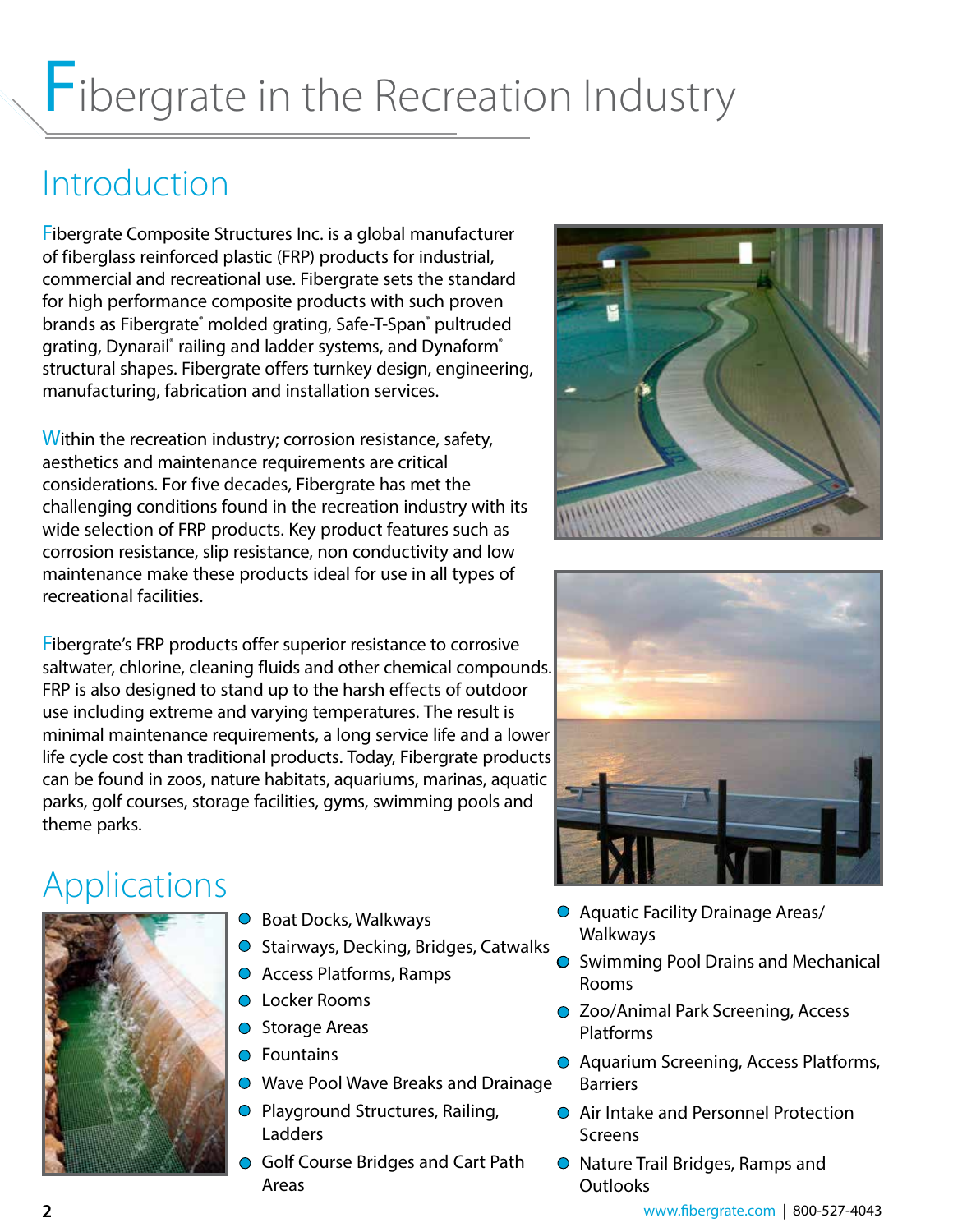# Why Fibergrate?



Corrosion Resistant: Numerous premium grade resin systems available to meet your specific needs. This unmatched protection ensures the product will withstand saltwater, chlorine, cleaning solutions and wet weather conditions.



Slip Resistant: A meniscus top (service areas only) or permanent grit on Fibergrate's flooring products provides a safer, slip-resistant walking surface. Grating comes in varying textures including fine grit for bare feet.



Low Maintenance: The corrosion resistant properties of Fibergrate products reduce or eliminate the need for sandblasting, scraping and painting.



Electrically & Thermally Non Conductive: Fiberglass is electrically non conductive for safety

and has low thermal conductivity which results in a more comfortable product when physical contact occurs.



UV Resistant: Fibergrate's FRP gratings are formulated for maximum UV resistance and a special coating is available for increased UV resistance on railing and ladder systems.



Fire Retardant: Most Fibergrate products are engineered to have a flame spread rating of 25 or less, as tested in accordance with ASTM E-84, and meet the self-extinguishing requirements of ASTM D-635.



High Strength to Weight Ratio: Less than one-half the weight of steel grating, allowing easy installation with no heavy equipment and less manpower and effortless removal for access below floor level



Impact Resistant: FRP can withstand major impacts with negligible damage. Gratings are available to satisfy even the most stringent impact requirements.

Easily Fabricated: Can be cut using circular or reciprocating saws with abrasive blades.



#### NSF® Standard 61-Certified FRP Products:

Fibergrate offers a line of pultruded and molded FRP products that have been certified to NSF Standard 61 for potable

water contact. These include Dynaform® structural shapes, Dynarail® ladder and railing systems, as well as specially formulated molded grating. This molded grating uses an isophthalic and vinyl ester resin formulation and is the only molded grating available with NSF Standard 61 certification.



Heavy Metal Safe:

The EPA, OSHA and other regulatory agencies created

to protect our lives and our natural resources have increased legislation to control heavy metals such as lead, chrome, cadmium and other metals in all products where exposure is a health threat. Fibergrate Composite Structures Inc. supports this strengthened legislation and has, for more than 20 years, voluntarily tested for heavy metals in our products and minimized or eliminated heavy metals from our products.

FRP vs. Steel: When comparing the price of Fibergrate fiberglass reinforced plastic (FRP) to metallics, consider: Value = Price / Service Life

| <b>Cost Factor</b>                   | <b>Traditional Metallic Materials</b>                                                                                                                                                                                                                    | The Fibergrate® Advantage                                                                                                                                                                                                                                |
|--------------------------------------|----------------------------------------------------------------------------------------------------------------------------------------------------------------------------------------------------------------------------------------------------------|----------------------------------------------------------------------------------------------------------------------------------------------------------------------------------------------------------------------------------------------------------|
| Safety Cost                          | Slips and falls are the second leading cause of industrial<br>accidents and one of the leading causes of death. Each<br>lost work day can cost \$50,000 to \$100,000.                                                                                    | Fibergrate's slip resistant surface dramatically reduces<br>accidental slips making it the most cost-effective solution<br>for minimizing worker accidents and lost workdays.                                                                            |
| Initial<br><b>Installation Cost</b>  | Up front, metallic components appear to be the most<br>economical, based on material cost alone. However,<br>metallic materials require heavy lifting equipment, added<br>labor for cutting, welding and painting, and grating must<br>be "edge-banded". | Although initial material investment may appear higher,<br>don't be fooled! FRP products require no heavy lifting<br>equipment, minimal labor, are easily fabricated with hand<br>tools, do not need painting, and grating requires no edge-<br>banding. |
| Maintenance &<br>Replacement<br>Cost | In highly corrosive recreational installations, metallic<br>products often require intensive maintenance and can<br>deteriorate in a few years or less, requiring numerous<br>replacements within the facility life.                                     | Fibergrate FRP products will last much longer and<br>require little maintenance. Fibergrate systems pay for<br>themselves after one maintenance cycle. Many Fibergrate<br>installations have been in service for 40+ years.                              |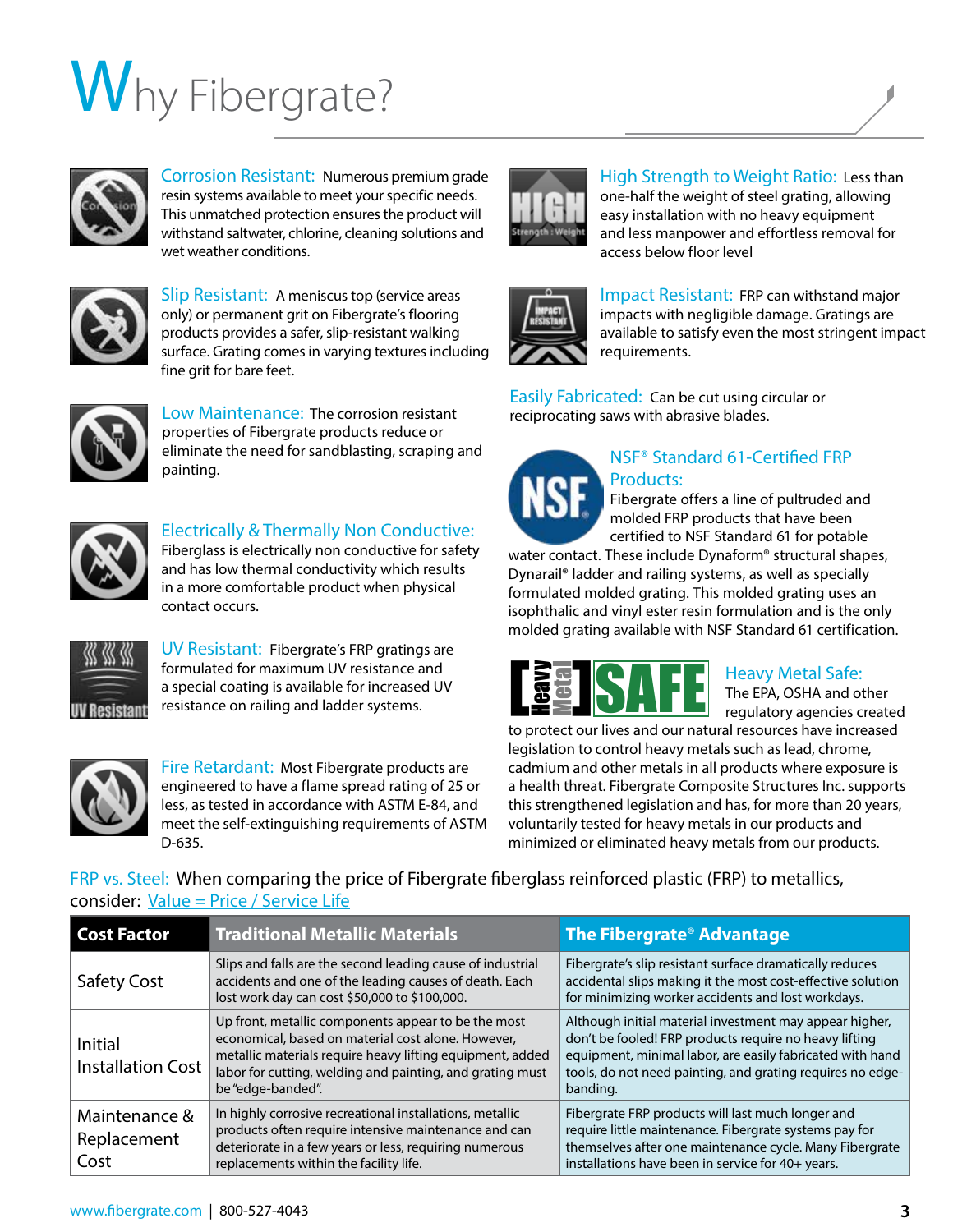## FRP Product Solutions

### Safe-T-Span® Pultruded Grating



- **O** Superior Corrosion Resistance Compared to Metal Gratings
- High Unidirectional Strength and Stiffness for Longer Spans
- $\bigcirc$  Superior Slip Resistance (with Grit Top)
- Aqua Grate® Pultruded Grating is Barefoot Friendly
- **Light Gray Color Minimizes** Heat Buildup
- Several ADA-Compliant Configurations Available

### Fibergrate Molded Grating



- **O** Maximum Corrosion Resistance
- **●** Bidirectional Strength (Facilitates Field Cuts and Penetrations)
- **O** Maximum Impact Resistance
- Superior Slip Resistance (with Meniscus or Grit Top)
- More than 20 Mesh and Panel **Configurations**

#### Fiberplate® Floor Plate



- **Molded in Thicknesses from**  $1/8" - 3/4"$
- **Maximum Corrosion** Resistance
- O Often Installed Over Traditional Surfaces for Slip Resistance (Gritted Plate) and ADA Compliance
- **Non-Gritted Plates** Available for Non-Walkway Applications

#### Dynarail® Railing and Ladder Systems



- **O** Maximum Corrosion Resistance
- $\bigcirc$  Thermally and Electrically Nonconductive
- Shipped Ready-to-Install
- Can be Coated for Maximum UV Resistance

#### Dynaform® Structural Shapes



- **Superior Corrosion** Resistance to Metal Shapes
- **Long Lasting, Attractive** Appearance
- Can be Coated for Maximum UV Resistance
- **Thermally and Electrically** Nonconductive

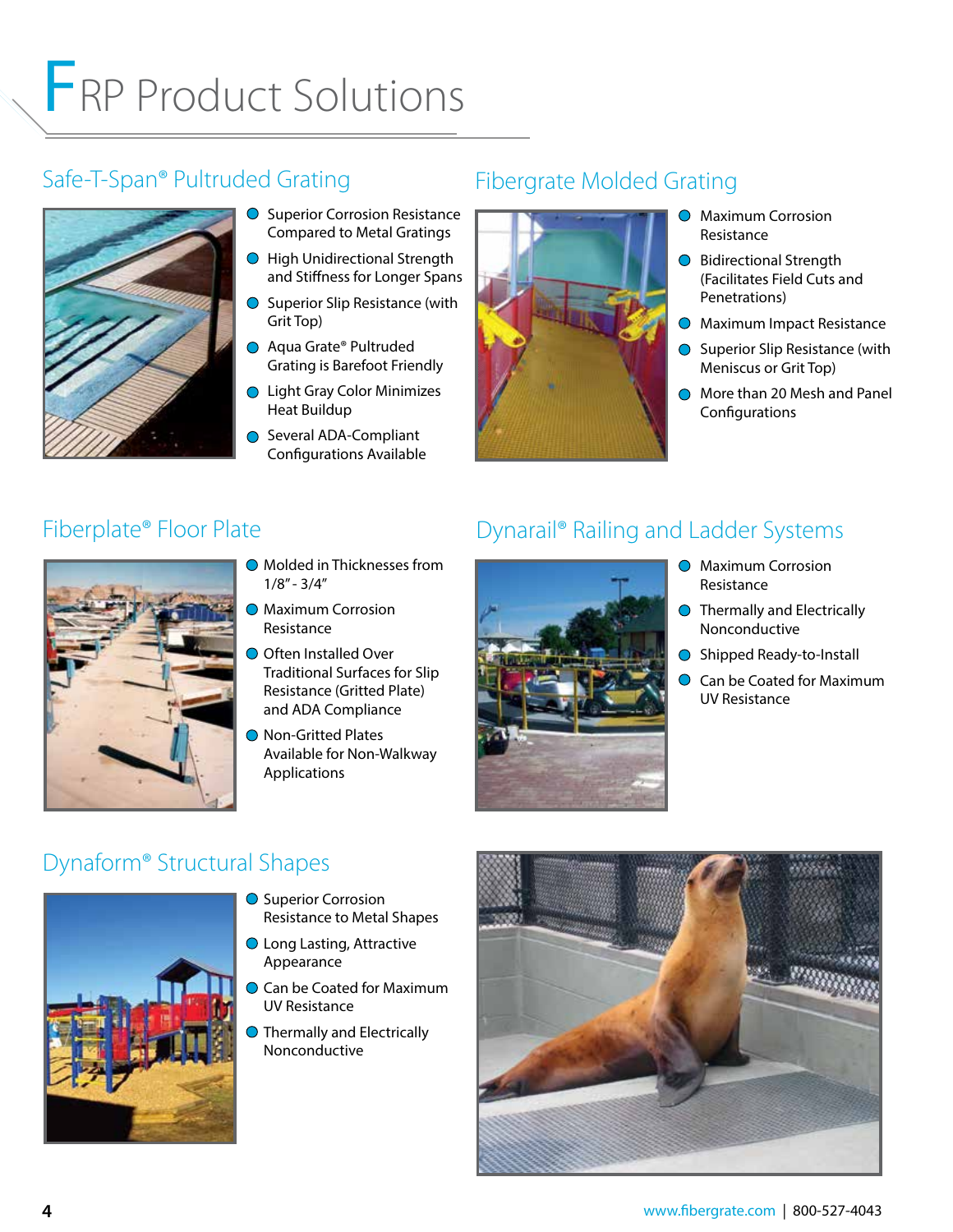## FRP Product Solutions

#### Custom Bridge Systems



- **All-FRP Structure Offers** Years of Low-maintenance Service
- **○** Designed, Engineered and Fabricated In-House to Meet
- Your Specific Needs
- Shipped Ready-to-Assemble
- ADA Compliant Designs Available
- **Lighter Weight Provides** Ideal Solution for Remote Installations

### Custom Platform Systems



- **All-FRP Structure**
- **○** Designed, Engineered, Manufactured and Fabricated In-House to Meet Your Specific Needs
- Shipped Ready-to-Assemble
- **Effortlessly Make Field Cuts** and Penetrations

#### Covered Stair Treads



- **20% the Weight of Concrete** Treads and Easy to Install
- **Will Not Corrode Even With** Salts and Cleaning Solutions
- **Slip Resistant**

### Stair Tread Covers



- **O** Provides Slip Resistance to Existing Stair Treads
- Installs Over Existing Wood, Concrete or Metal Treads
- **●** Available With Phosphorescent Nosing (Emits Light When Light Source Is Removed)
- **Easy and Economical to Install**

#### Stairway Systems



- **All-FRP Construction**
- **○** One-third the Weight of Steel Reduces Installation Costs
- **D** Engineered to Meet Your Specific Requirements
- Designed with Dynarail<sup>®</sup> Railing Systems and Dynaform® Structural Shapes

#### Stair Treads



- Standard Molded and Pultruded Configurations
- Available in Open Mesh or Solid Top
- C Corrosion Resistant
- **◯** Superior Slip Resistance (with Meniscus or Grit Top)
- **◯** Lightweight for Easy Installation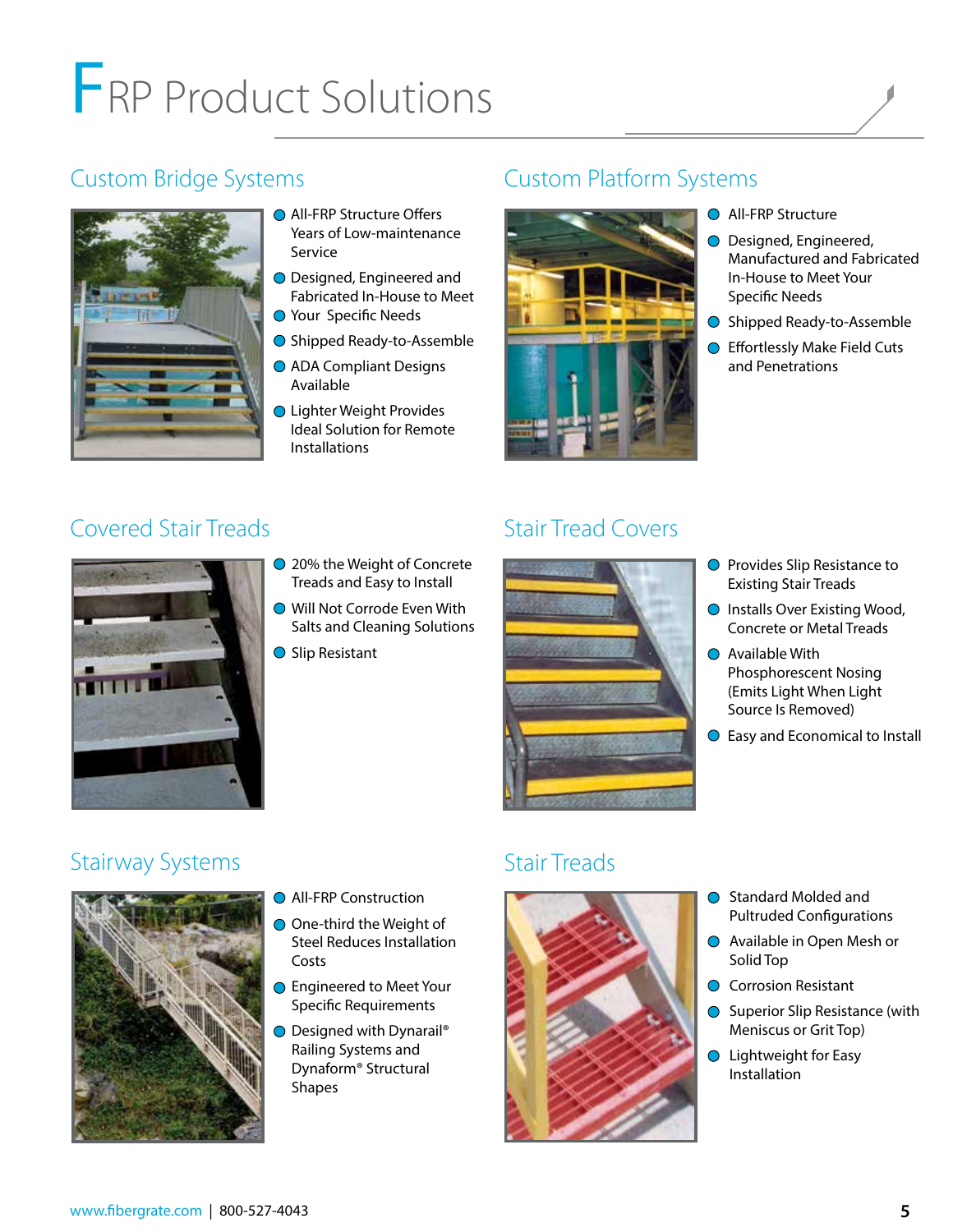### Case Studies



Fibergrate provided all of the behind-the-scenes platforms for this aquarium, including the molded walkway grating and safety railing around and across service areas of the Sea of Cortez, the Open Blue exhibit tanks, and the Reservoir. Safe-T-Span<sup>®</sup> pultruded grating was used at the bottom of many exhibits to support large rocks and other media in the display. Covered grating and special hand-lay-up fiberglass framing were engineered and fabricated to provide custom sliding gates. Fibergrate's products were chosen for corrosion resistance, safety and high strength-to-weight properties.

*Denver, Colorado*



FRP boardwalks installed along the Russian River provide access for anglers, pedestrians and cross country skiiers in the winter without ruining the vegetation on the riverbanks. Heavy pedestrian traffic and constant climbing up and down the banks by anglers caused the riverbanks to lose vegetation creating bank erosion and river shallowing. Needing to find a material that would meet ADA requirements, be safe for pedestrians and allow light through to recovering vegetation, the U.S. Forest Service chose Fibergrate's Safe-T-Span® pedestrian pultruded grating. The light gray color blends well with natural

*Anchorage, Alaska*



Disney® used Fibergrate® molded grating in two areas of their MGM Studio Back Lot Tour. Fibergrate was on an ocean scene set in order to provide safe, slip-resistant access throughout the attraction for the cast. Fibergrate was used along with Dynaform® structural shapes to create a corrosion-resistant faux lagoon surrounding an ice cream shop in the shape of a wading dinosaur. FRP products were chosen because of their ergonomic, corrosion-resistant, slip-resistant and low-maintenance properties.

*Orlando, Florida*

Dynarail® railing was used as a barrier/retainer for a car ride at the Ontario Place entertainment park located along Lake Ontario, Canada. Dynarail railing was used because it is corrosion resistant and easy to maintain.

*Toronto, Ontario, Canada*

Ontario Place

**Ontario Place**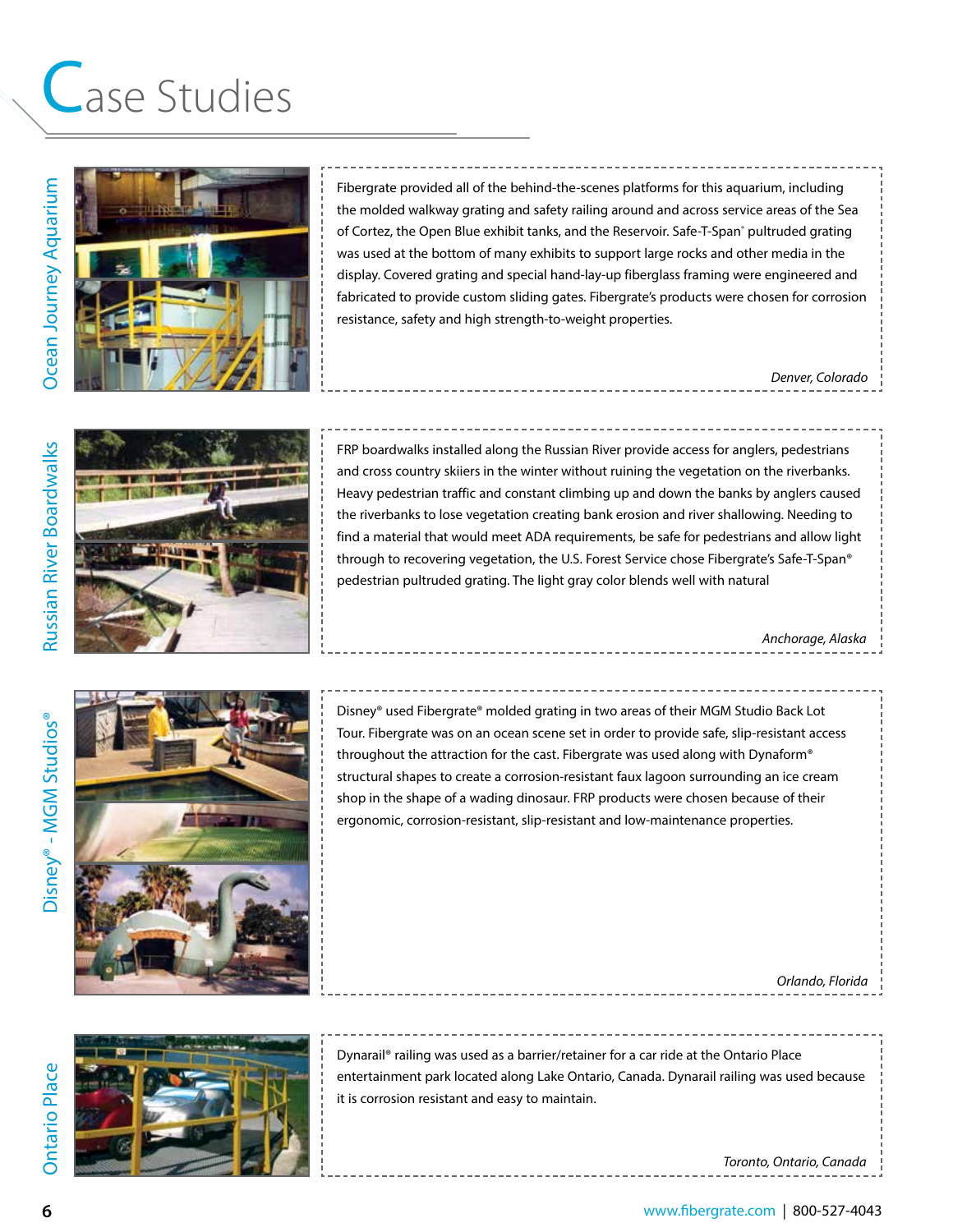### Case Studies



Safe-T-Span® pultruded grating, Fiberplate® and Dynaform® structural shapes were used to create this wave pool break. When the pool was originally built, the waves would wash up on the beach soaking everything in its path. The architects needed to create an area which would allow the waves to disperse and drain back into the pool. With it's corrosion- and slip-resistant and thermally nonconductive properties, Safe-T-Span is the perfect solution.

#### *Las Vegas, Nevada*



Fibergrate's FRP molded grating has been used throughout the Rainforest Pyramid. With its consistently wet environment and tropical temperatures, the pyramid must continually cycle its air. Fibergrate square mesh grating is used extensively in this air flow system, providing corrosion-resistant, ecologically-safe, open-mesh screens. Grating is also used as skimmers, drain covers and screens in several of the rainforest exhibits. Fibergrate is used in other attractions at Moody Gardens including the Aquarium Pyramid.

*Galveston, Texas*



When the city of Chicago decided to dress up their expanded and renovated convention center, McCormick Place, they chose Fibergrate® covered grating. The covered grating was used to create fountains in an outdoor 5-acre plaza (McCormick Square) and indoors in a 900-foot long Grand Concourse which also houses retail shops and restaurants. The light weight of the covered grating allowing workers easy access to pipes as well as excellent corrosion resistance make Fibergrate® the best solution.

Golf Course Golf Course



Located just off the 18th hole at the CEO's residence, this stairway leads from his front yard to his private beach below. The stairway was constructed from Dynarail® railing, Dynaform® structural shapes and Fibertred® stair treads to replace a corroded rusting metal stairway.The color of the stairway blends in with the natural Carmel sandstone.

*Pebble Beach, California*

*Chicago, Illinois*